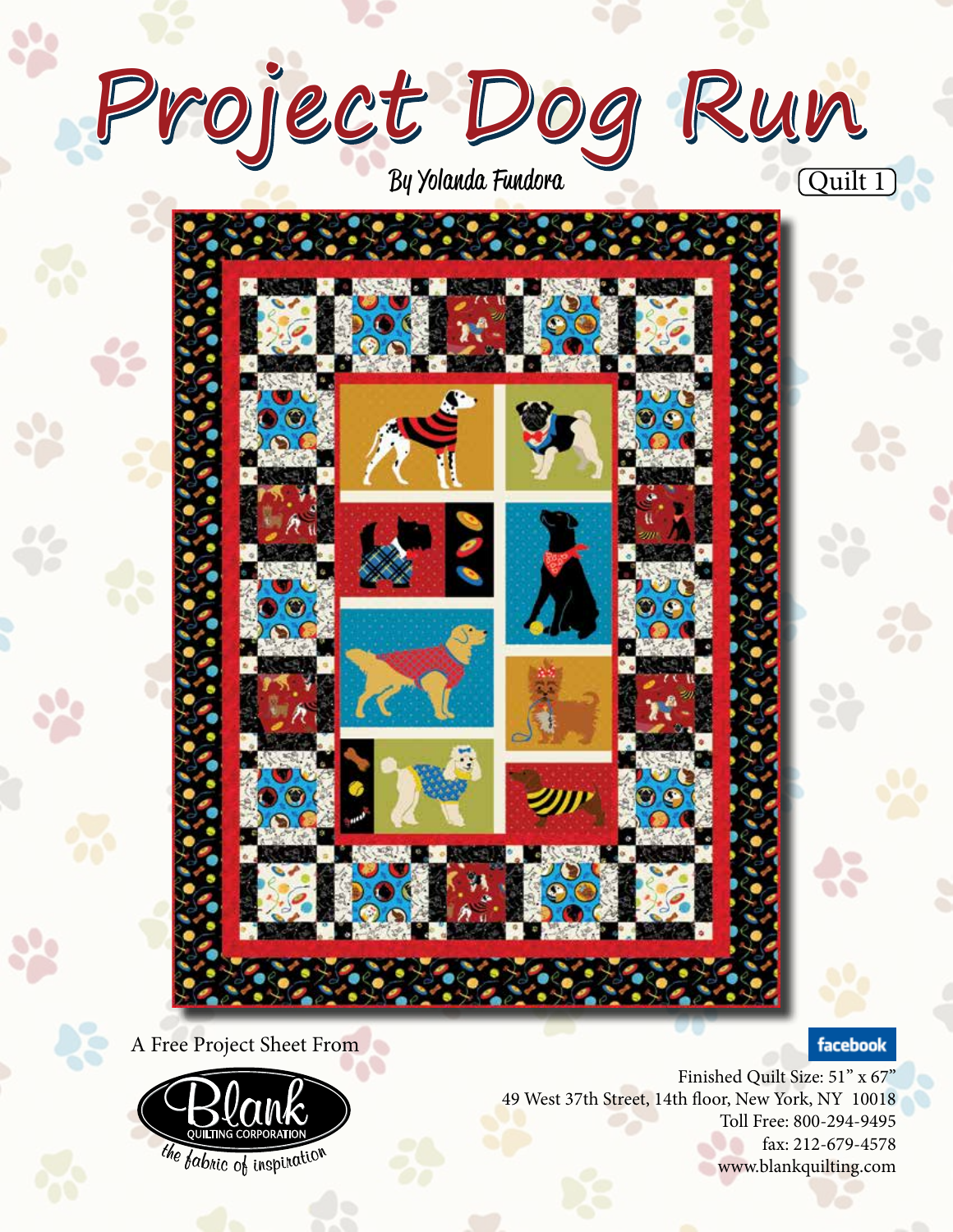### Project Dog Run Quilt 1

## Fabrics in the Project Dog Run Collection



#### Dog Faces in Circles - Red 8013-88



Dog Silhouettes - Black 8011-99



Paw Prints - Black 8010-99



Dog Accessories - Black 8009-99



Dog Faces in Circles - Blue 8013-77



Dog Silhouettes - Ivory 8011-44



Paw Prints - Ivory 8010-44



Dog Accessories - Ivory 8009-44



Allover Dogs - Red 8012-88



Allover Dogs - Blue 8012-77







Dog Blocks - Ivory 8008-44

### Select Fabrics from the Fusion Illusion & Eclipse Collections



Fusion Illusion - Cherry 4368-Cherry



Fusion Illusion - Indigo 4368-Indigo



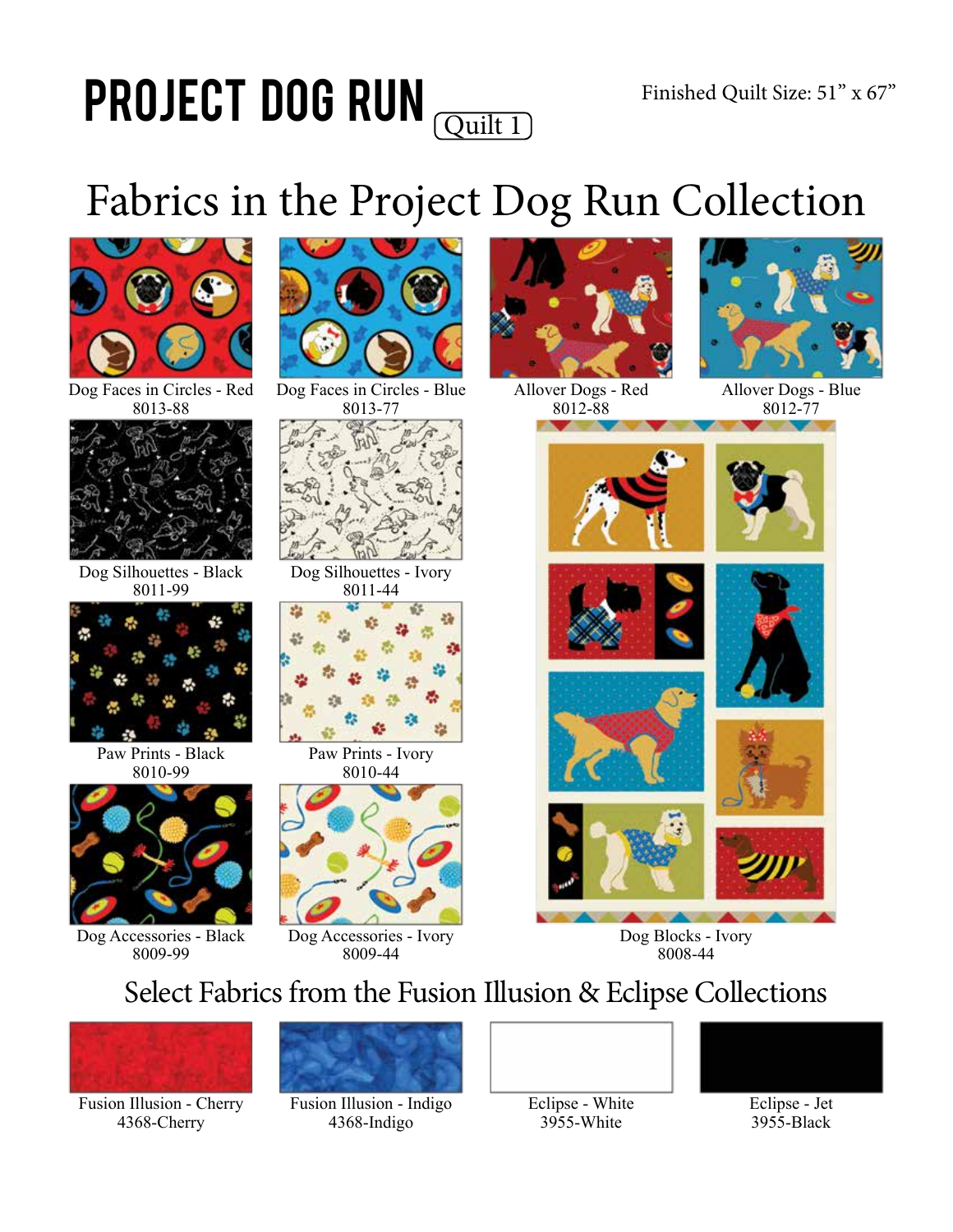## **PROJECT DOG RUN**

### **Page 1**

#### **Materials**

| 1 panel              | Dog Blocks - Ivory $(A)$             | 8008-44      |
|----------------------|--------------------------------------|--------------|
| $\frac{1}{4}$ yard   | Dog Accessories - Ivory (B)          | 8009-44      |
| $\frac{3}{8}$ yard   | Dog Silhouettes - Black (C)          | 8011-99      |
| $\frac{1}{4}$ yard   | Paw Prints - Ivory (D)               | 8010-44      |
| $\frac{1}{4}$ yard   | Paw Prints - Black (E)               | 8010-99      |
| $\frac{3}{8}$ yard   | Dog Silhouettes - Ivory $(F)$        | 8011-44      |
| $\frac{3}{8}$ yard   | Dog Faces in Circles - Blue $(G)$    | 8013-77      |
| $\frac{1}{4}$ yard   | Allover Dogs - Red (H)               | 8012-88      |
| $1\frac{1}{8}$ yards | Fusion Illusion - Cherry (I)         | 4368-Cherry* |
| $\frac{7}{8}$ yard   | Dog Accessories - Black (J)          | 8009-99      |
| $3\frac{1}{3}$ yards | Dog Faces in Circles - Red (Backing) | 8013-88      |

\*Includes binding

#### **Cutting Instructions**

*Please note: all strips are cut across the width of fabric (WOF) from selvage to selvage edge unless otherwise noted.*

#### **From the Dog Blocks - Ivory (A):** • Fussy cut  $(1)$  23" x 38  $\frac{1}{2}$ " strip.

**From the Dog Accessories - Ivory (B), cut:** • (1)  $5\frac{1}{2}$ " x WOF strip. Sub-cut strip into (4)  $5\frac{1}{2}$ " squares.

#### **From the Dog Silhouettes - Black (C), cut:**

• (2)  $5\frac{1}{2}$ " x WOF strips. Sub-cut strips into (40)  $2$ " x  $5\frac{1}{2}$ " strips.

#### **From the Paw Prints - Ivory (D), cut:**

• (2) 2" x WOF strips. Sub-cut strips into (40) 2" squares.

### **From the Paw Prints - Black (E), cut:**

• (2) 2" x WOF strips. Sub-cut strips into (40) 2" squares.

#### **From the Dog Silhouettes - Ivory (F), cut:**

• (2)  $5\frac{1}{2}$ " x WOF strips. Sub-cut strips into (40)  $2$ " x  $5\frac{1}{2}$ " strips.

#### **From the Dog Faces in Circles - Blue (G), cut:**

• (2)  $5\frac{1}{2}$ " x WOF strips. Sub-cut strips into (10)  $5\frac{1}{2}$ " squares.

#### **From the Allover Dogs - Red (H), cut:**

• (1)  $5\frac{1}{2}$ " x WOF strip. Sub-cut strip into (6)  $5\frac{1}{2}$ " squares.

#### **From the Fusion Illusion - Cherry (I), cut:**

- (2) 2" x 38  $\frac{1}{2}$ " WOF strips.
- $\cdot$  (2) 2" x 26" WOF strips.
- (5) 2" x WOF strips. Sew the strips together end to end, with diagonal seams, and cut (2)  $2''$  x 56  $\frac{1}{2}$  and (2)  $2$ " x 43  $\frac{1}{2}$ " strips.
- (6)  $2\frac{1}{2}$ " x WOF strips for the binding.

#### **From the Dog Accessories - Black (J), cut:**

- Cut (3)  $4\frac{1}{2}$ " x WOF strips. Sew the strips together end to end, with diagonal seams, and cut (2)  $4\frac{1}{2}$ " x 59  $\frac{1}{2}$ " strips.
- Cut (3)  $4\frac{1}{2}$ " x WOF strips. Sew the strips together end to end, with diagonal seams, and cut (2)  $4\frac{1}{2}$ " x 51  $\frac{1}{2}$ " strips.

#### **From the Dog Faces in Circles - Red (Backing), cut:**

• (2) 59" x WOF strips for the backing. Sew the strips together and trim to make the 59" x 75" back.